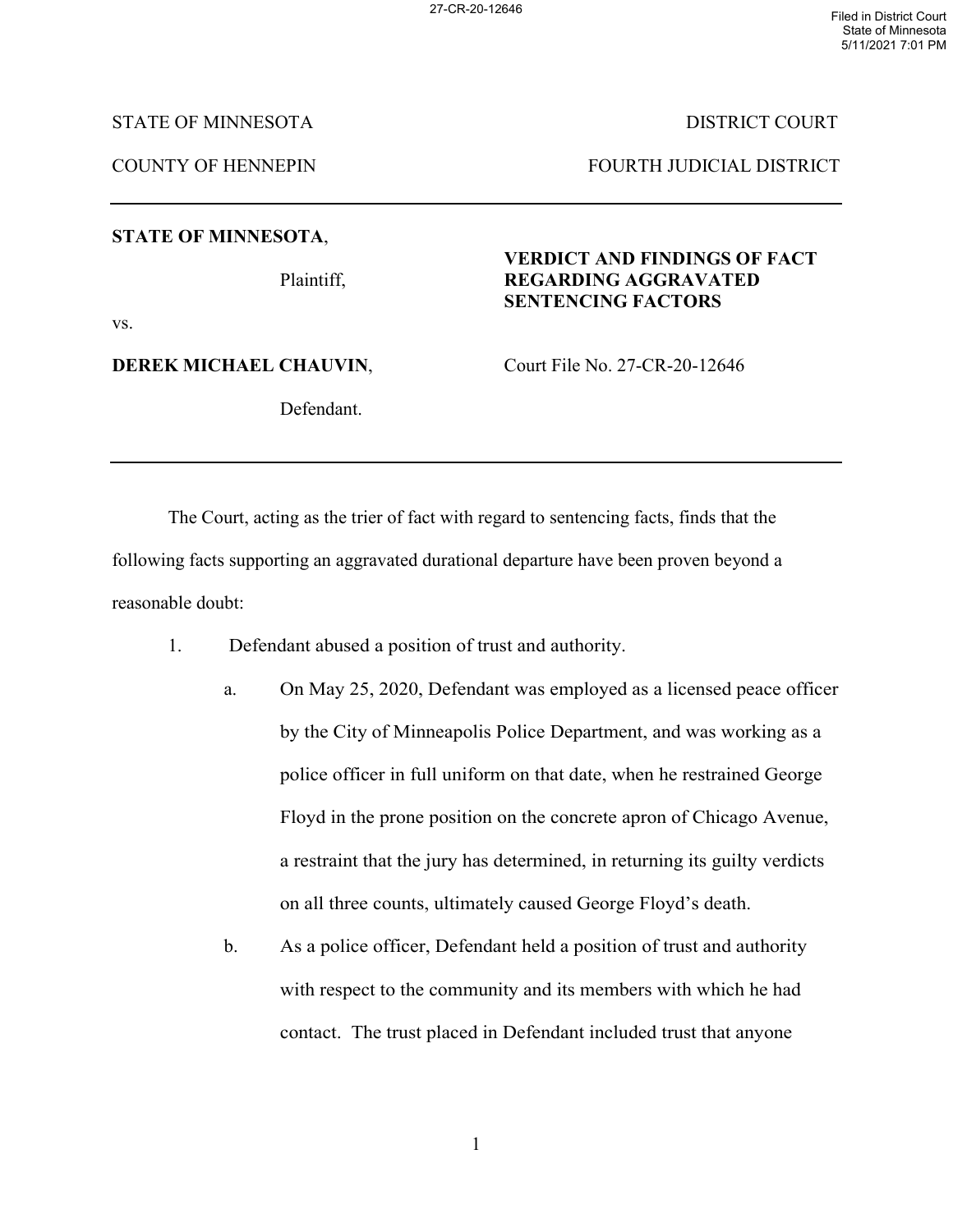arrested would be treated with respect and only with reasonable force and that medical needs would be addressed in a timely fashion.

c. Defendant abused his position of authority by using force that the jury has determined in returning its guilty verdicts on all three counts was unreasonable and exceeded the authority granted peace officers by statute and other law. Specifically, Defendant, with two other officers, held a handcuffed George Floyd in a prone position on the street for an inordinate amount of time (more than nine minutes and forty seconds), a position that Defendant knew from his training and experience carried with it a danger of positional asphyxia. The prolonged use of this technique was particularly egregious in that George Floyd made it clear he was unable to breathe and expressed the view that he was dying as a result of the officers' restraint. In addition, one of the other officers involved in the restraint twice checked Floyd's pulse after Floyd had been restrained in this position for more than six and onehalf minutes and informed Defendant that he was unable to detect a pulse. In addition, the other officers involved in the restraint also twice inquired during the restraint if they should roll Floyd onto his side, i.e., into a "recovery position" and later also informed Defendant that he believed Floyd had passed out. Thus, not only was the danger of asphyxia theoretical, it was communicated to the Defendant as actually occurring with George Floyd but Defendant continued his

2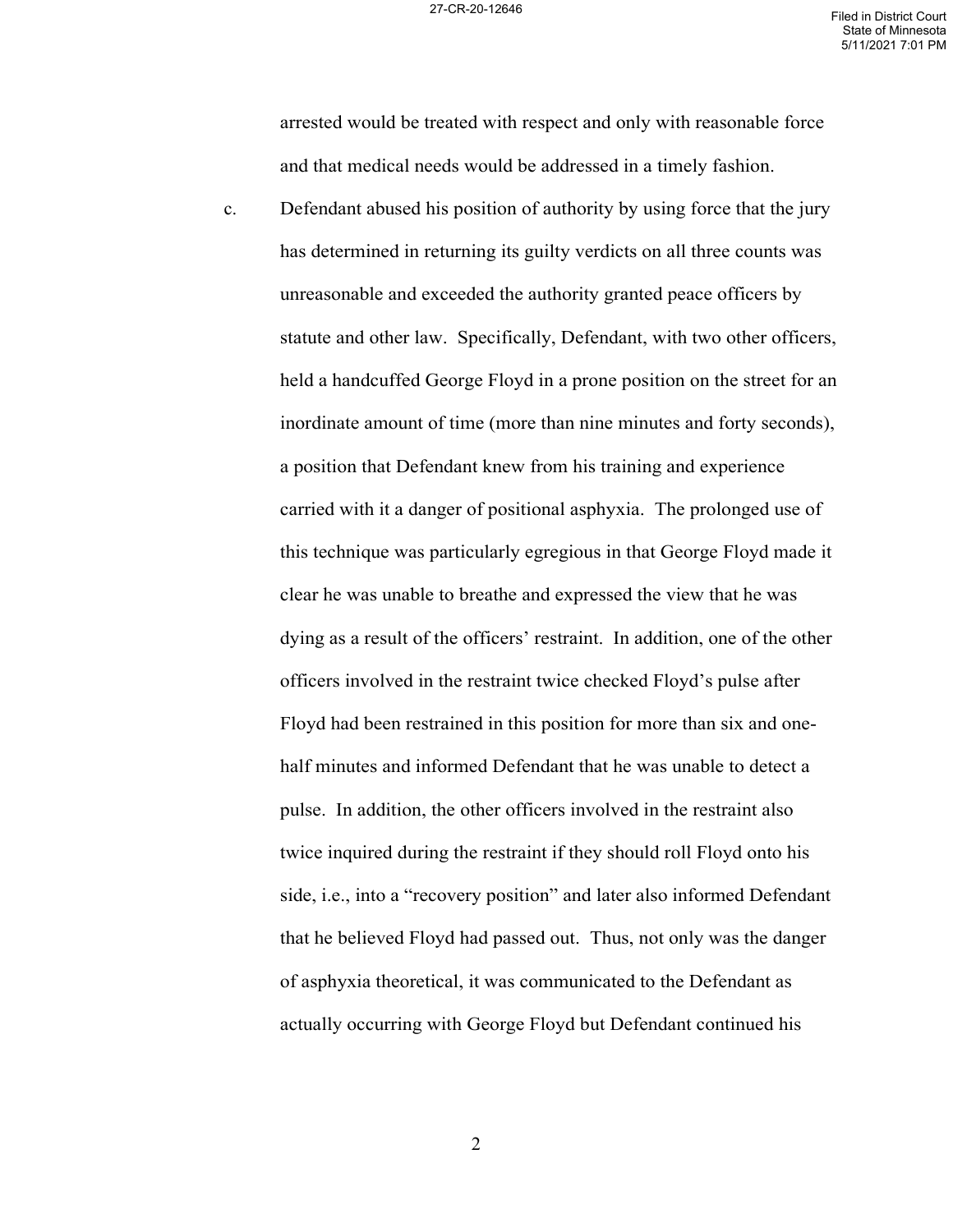restraint of Floyd until EMS personnel arrived and prepared to load Mr. Floyd onto a stretcher.

- d. When it became clear even to the bystanders that George Floyd was in medical distress, was no longer responsive, and had ceased breathing, Defendant further abused his position of trust and authority by not rendering aid, by declining two suggestions from one of his fellow officers to place George Floyd on his side, and by preventing bystanders, including an off-duty Minneapolis fire fighter, from assisting. The failure to render aid became particularly abusive after Mr. Floyd had passed out, and was still being restrained in the prone position, with Defendant continuing to kneel on the back of Mr. Floyd's neck with one knee and on his back with another knee, for more than two and a half minutes after one of his fellow officers announced he was unable to detect a pulse.
- e. The use of a knee on the back of the neck while restraining a suspect in the prone position was not a technique that was part of any training by the Minneapolis Police Department and was not an authorized use of force.
- f. Defendant's placement of his knee on the back of George Floyd's neck was an egregious abuse of the authority to subdue and restrain because the prolonged use of this maneuver was employed after George Floyd had already been handcuffed and continued for more than four and a

3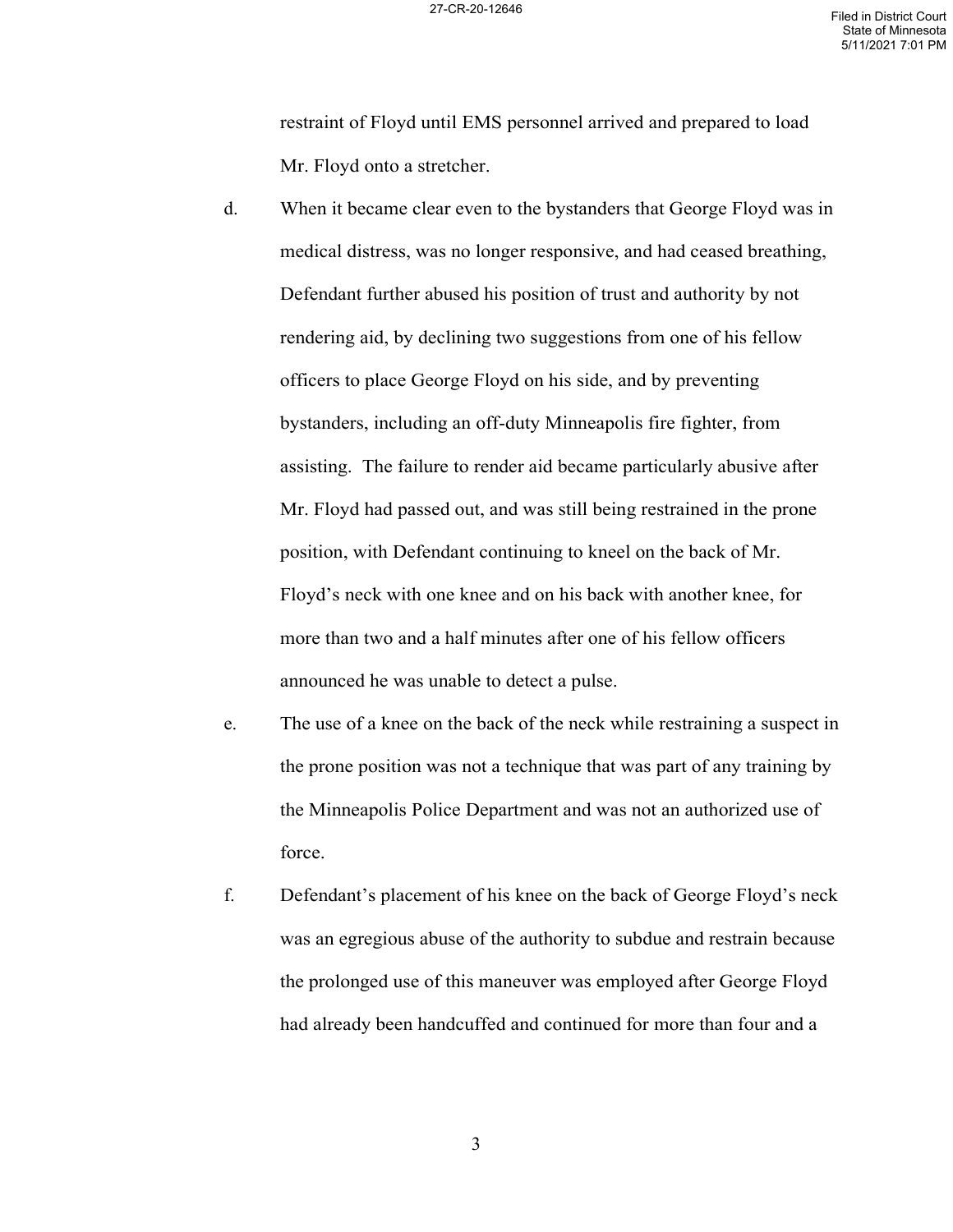half minutes after Mr. Floyd had ceased talking and had become unresponsive.

- 2. Defendant treated George Floyd with particular cruelty.
	- a. The facts found in Paragraph One are incorporated herein.
	- b. It was particularly cruel to kill George Floyd slowly by preventing his ability to breathe when Mr. Floyd had already made it clear he was having trouble breathing.
	- c. The slow death of George Floyd occurring over approximately six minutes of his positional asphyxia was particularly cruel in that Mr. Floyd was begging for his life and obviously terrified by the knowledge that he was likely to die but during which the Defendant objectively remained indifferent to Mr. Floyd's pleas.
	- d. Restraining an individual in the prone position against the hard street surface by kneeling on the back of Mr. Floyd's neck with his other knee in Mr. Floyd's back, all the while holding his handcuffed arms in the fashion Defendant did for more than nine minutes and forty seconds is by itself a particularly cruel act.
	- e. The prolonged nature of the asphyxiation was by itself particularly cruel.
- 3. Children were present during the commission of the offense.
	- a. Children were present on the sidewalk adjoining Chicago Avenue standing only a few feet from where Defendant and the other officers were restraining George Floyd prone in the street and observed Mr.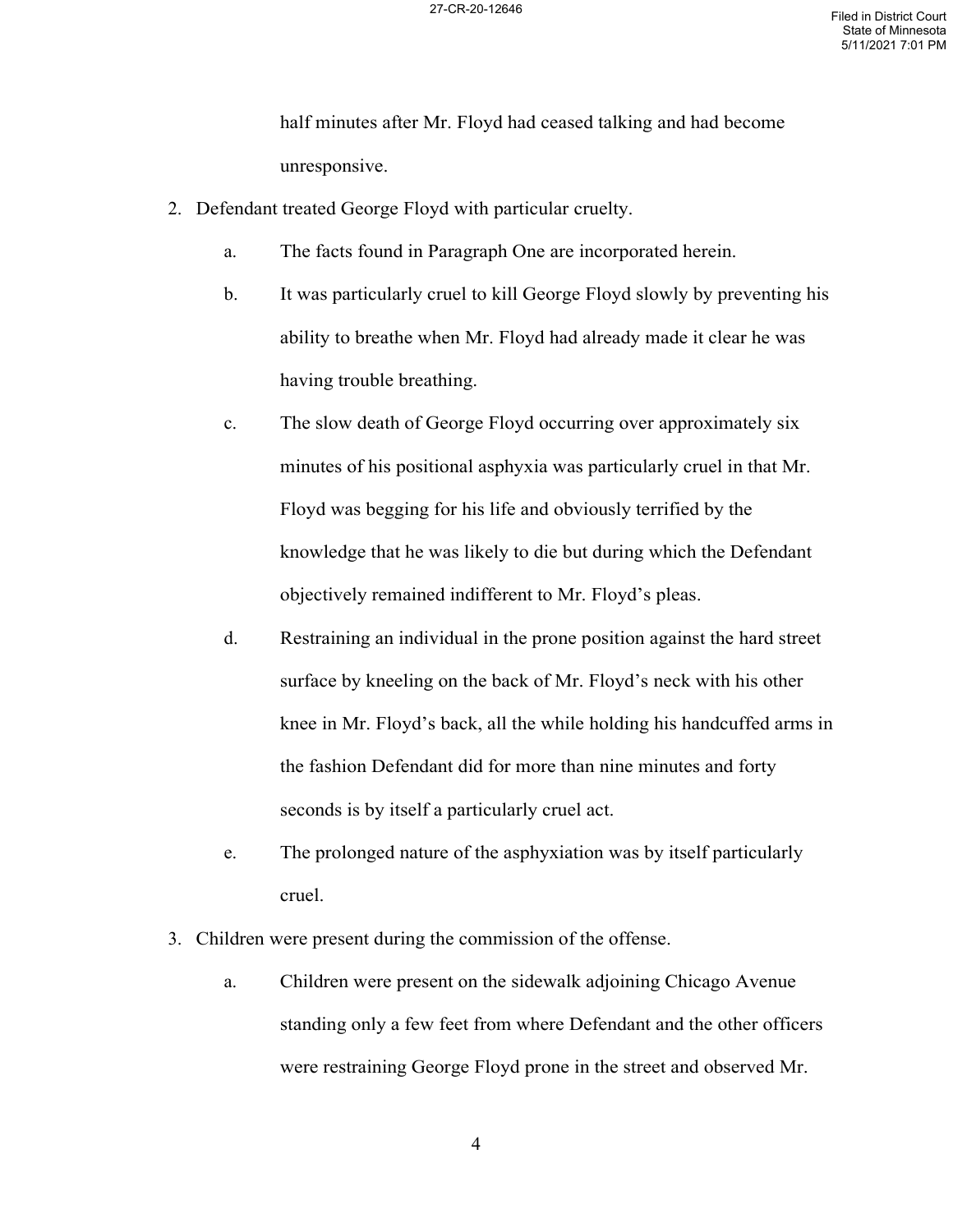Floyd being asphyxiated as he begged for his life. Three were seventeen years old at the time and one was nine years old.

- b. Although these four children did not observe all the events, they did observe a substantial portion of the Defendant's use of force and witnessed the last moments of Mr. Floyd's life.
- 4. Defendant committed the crime as a group with the active participation of at least three other persons.
	- a. Officers Lane and Kueng were actively involved in the restraint of George Floyd that ultimately resulted in his death. Officer Thao was actively involved by keeping bystanders away from Mr. Floyd and, in so doing, allowed the other officers to continue an unreasonable use of force and to prevent bystanders from rendering medical aid to Mr. Floyd.
	- b. No finding is made as to whether the active participation of Officers Lane, Kueng and Thao was accompanied by the intent and knowledge necessary to establish that they are "offenders" subject to criminal liability under Minn. Stat. § 609.05.

The Court, acting as the trier of fact with regard to sentencing facts, finds that the following facts have not been proven beyond a reasonable doubt:

- 5. The victim was particularly vulnerable.
	- a. Although George Floyd was handcuffed, he had still been able to resist arrest and to prevent three police officers from seating him in a squad car